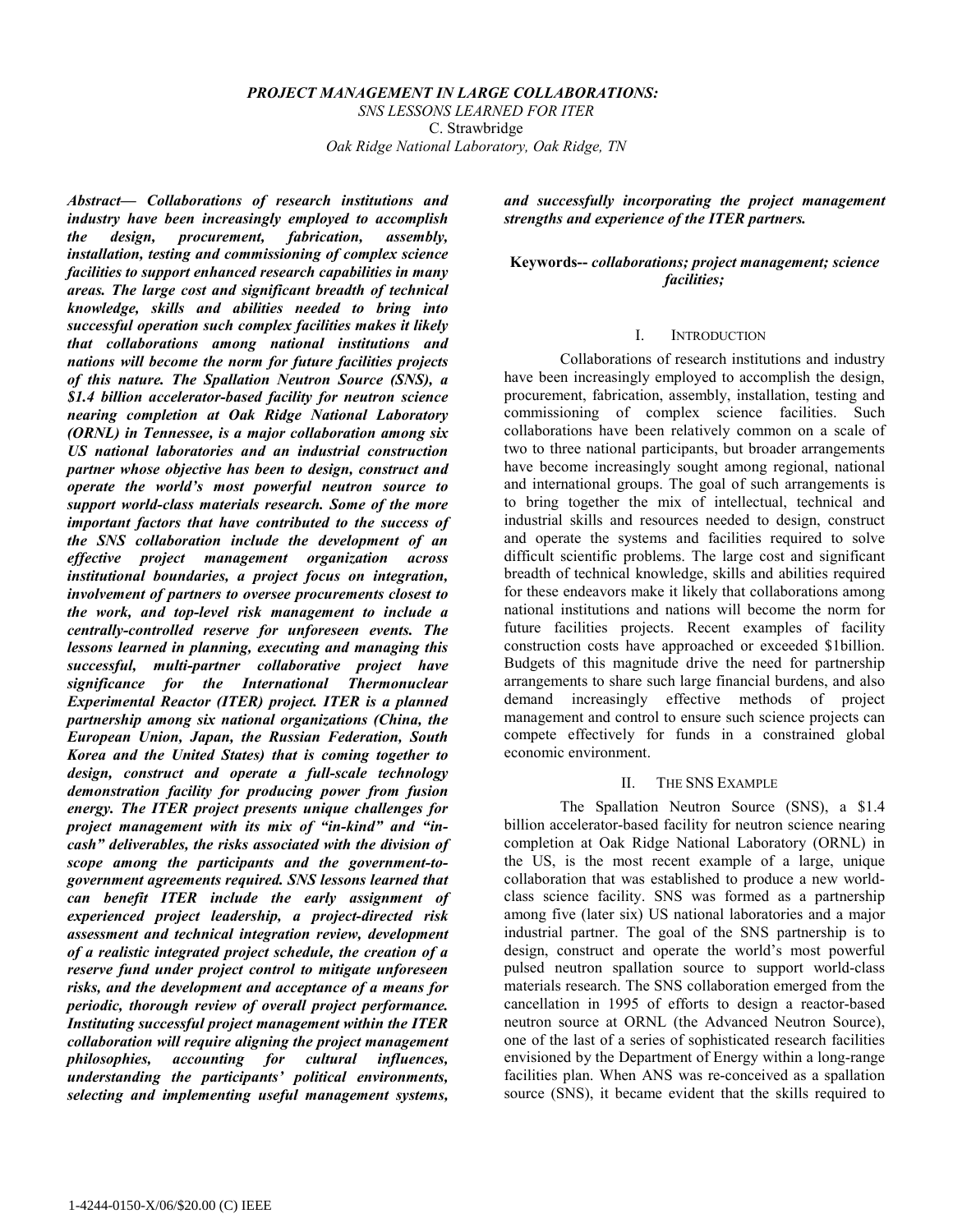design and construct this accelerator-based facility differed markedly from the extensive reactor experience present at ORNL, and a workable arrangement would be needed to tap the extensive accelerator skills within other DOE labs and institutions. Moreover, such a multi-party arrangement would need to ensure a simultaneous buildup and transition from other places of the knowledge and skills needed to successfully operate the facility to its full scientific potential following the construction period. In contrast to prior collaborations in the US, within SNS each partner would be responsible for major portions of technical scope and significant budget; hence the failure by any single participant to meet delivery or performance specifications could have major negative effects on the project as a whole. This performance concern was amplified by the fact that the DOE was under considerable scrutiny from Congress for overall project management performance in the wake of the cancellation of the Superconducting Super Collider. As a result of all of these factors, successful completion of SNS technically, financially and within schedule—depended on developing and implementing effective project management practices within a large collaborative framework of six US national laboratories.

### III. SNS Project Management Success Factors

There are many important factors and conditions within the SNS project collaboration that have contributed to its ongoing technical, budget and schedule success. A few of the more important factors will be discussed here.

# *A. In collaborations, an effective project management organization must be developed across organizational boundaries.*

Of primary importance to effectiveness was the need on SNS to ensure that important management roles were filled by staff with project management as well as appropriate technical experience. Transition from conceptual design to systems acquisition with budget and schedule constraints requires personnel planning to ensure that project-experienced leadership and a sufficient management cadre is in place in time to be fully involved with the planning for project execution. With a team of projectexperienced people in place, project objectives are more readily defined and decision paths and actions can be developed quickly. Once staffed, the project team must establish a framework to organize and manage the partnership effectively across the various national and/or institutional boundaries of the participating partners; for SNS this included six national laboratories and an industrial joint venture partner responsible for the civil construction. The later case was reasonably accommodated by a contract between SNS and the joint venture. For the participating national laboratories, however, arrangements were more complex. DOE national laboratories are government-owned but each is managed by private companies, universities or

combinations thereof under contract to DOE. Each laboratory has over time developed and adopted management and financial systems and a unique organizational culture, most of which differ between laboratories. Moreover, the laboratory staffs in each institution naturally develop strong loyalties to their own organizations at both the laboratory level and within their technical divisions. To ensure a constant focus on project deliverables, the SNS management desired to organize the project as if it were being performed by a single institution at a single site where project resources are dedicated and communications and decision-making authority are clearly defined and largely contained within the project. This objective was successfully accomplished on SNS through the engagement and support of the participating laboratory directors and implementation of a uniform Memorandum of Agreement among the project participants. This MOA permitted the SNS project management to deal directly with SNS-assigned management staff within each participating lab, including selection of and input to the annual performance evaluations of those responsible for managing SNS work, plus establishment of formal SNS performance criteria within each laboratory's operating contract with DOE that could affect each lab's annual management award fee. Cost efficiency and a high level of top management oversight of SNS work was accomplished by organizing SNS work at each partner as a project with a large fraction of dedicated resources assigned within an SNS-dedicated division reporting to the Laboratory Director or a principal deputy. To avoid the costs associated with the adoption of SNS-specific management systems for accounting, procurement, scheduling, etc., the MOA specifically limited this approach unless the central project shared the costs involved. Practice confirmed that each laboratory staff operated most efficiently within their own familiar systems, and the SNS project, with the exception of some earned value management tools, largely avoided the expenses associated with acquisition, installation and training for project-unique systems.

### *B. The project team must focus on managing integration and interfaces between collaborating partners.*

Another critical success factor to the SNS collaboration has been a focus by the central project management team on requirements definition, interface definition, configuration and document control and integrating activities such as installation. An early concept for building SNS envisioned largely independent partners with specifically defined hardware scope that would be delivered to SNS at ORNL and assembled and tested by loaned personnel from each lab (the "plug-and-play" concept.) This approach was quickly discarded with the realization that such an approach did not realistically account for the inevitable problems that would occur at all interfaces, that installation budgets as compiled by the contributors of each major hardware scope were not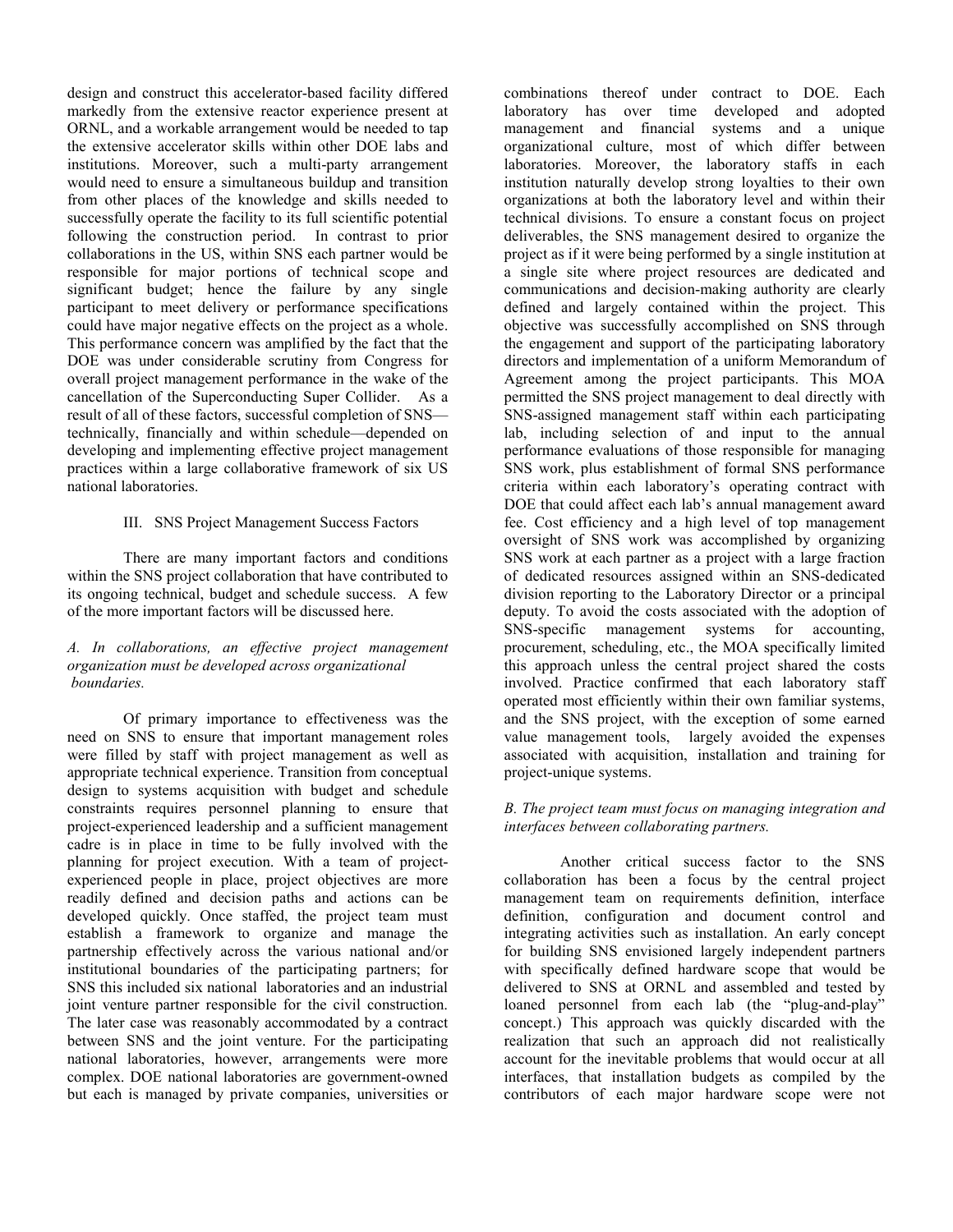optimized and were collectively unaffordable, and that the transfer-- from experts within the collaborating labs to the site staff at ORNL-- of the knowledge essential to operations would not occur. Instead, SNS developed a hierarchy of interface documentation that governed the design interface, selected a document management system and methodology (which required revision after some experience), coordinated design reviews, exercised management oversight of the many procurements awarded by the partners, and developed a "lead-mentor-consult" approach to installation that carefully defined equipment interfaces and acceptance criteria, phased the equipment and supporting documentation turnover, installation and operation to accommodate a changing mix of the participating lab experts (high during lead or initial experience) and ORNL staff hires. SNS/ORNL assumed full responsibility for installation (and the sense of ownership that obtained) which was accomplished by construction subcontractors under the direction of the SNS technical staff. This approach has proved successful in transferring operational knowledge, in staffing for operations and by keeping costs contained; it also demonstrated that installation budgets are very difficult to estimate precisely and must therefore be allowed adequate contingency.

# *C. The project should oversee the administration of procurement contracts by the participants, who's technical staff will have the most knowledge of the design and the contracts with vendors.*

SNS adopted a less-centralized management approach to hardware procurements with industry believing that the technical and procurement specialists within each collaborating lab could best ensure required technical performance, cost control and efficient contract administration with industry vendors. Within the US system of labs, it was recognized that procurement authorities and authorizations involved numerous legal, federal and contractor players at each partner, and it would be burdensome to attempt to manage and administer the hundreds of contracts planned for SNS from a central point. The general approach by SNS to all procurements was to accomplish these within industry (as opposed to in-house) in order to maximize competition and gain the best value: secondarily, the project also desired to minimize the potential diversion of project funds to develop infrastructure within some participants that would have little use to SNS in the future. Accordingly, SNS management developed and put in place within the SNS project procurement and quality assurance procedures provisions to ensure effective competition from industry; also developed was a centrally managed procurement systems information database that provided SNS management and all participants the visibility, communications and control needed to manage procurements within project cost and schedule baselines. SNS management had final approval on contract awards above established thresholds with the proviso that they

would act within a very brief time (24-48 hours) or the award would proceed as scheduled. This authority was exercised periodically on SNS without detriment to the schedule and in several cases resulted in changes to the planned award that improved vendor accountability or price.

*D. Top project management attention should be systematically applied to risks; the project should establish and manage a central reserve fund for unknown and unforeseen risks.*

A final key SNS project success factor involved project-centralized risk management, including among mitigation approaches the development of performance incentives for construction contractors and project-level control of reserve (contingency) funds. Given the complexity involved with designing, constructing and commissioning over many years complex scientific facilities such as SNS and ITER, among others, it is essential to plan for the inevitable unknowns that will arise and could result in unacceptable budget and schedule growth or less than planned technical performance. In a collaboration, each partner naturally tends to embed budget reserves in the detailed work breakdown structure; when rolled up these reserves can result in an estimate that is higher than necessary. SNS took the approach that estimates should be developed realistically but aggressively, including estimating procurements based on a range of qualified vendor quotations and selecting a baseline goal that pushed the lower rather than the upper range figure. Cost estimates were reviewed to identify and capture "buried contingency" and eliminate risk-coverage overlap present within the detailed budget. Experience was employed to ensure realism within the detailed bottoms-up contingency estimates. Contingency funds were then managed centrally by the project through change control board procedures and employed as only one among several methods to accommodate cost growth. Other methods available to participants included retention of savings from favorable procurements, or adjustments/transfers of staffing or noncritical scope with the concurrence of SNS management. Risk assessments by each participant were updated monthly or more frequently if significant and centrally evaluated by the project top management team. The central project management of contingency has been an area of considerable dialog with participants throughout the SNS project; however, it has proved to be successful in protecting the project from unacceptable impacts resulting from design, fabrication and testing problems. With project completion scheduled in 8 months, SNS is poised to deliver full technical scope on time and within a budget commitment established over five years ago. For civil construction, which was managed by SNS/ORNL through a contract with a commercial Architect Engineer/Construction Manager joint venture, contract performance incentives were applied on annual and end-of-project bases that were oriented to achieve safety, schedule and cost objectives. These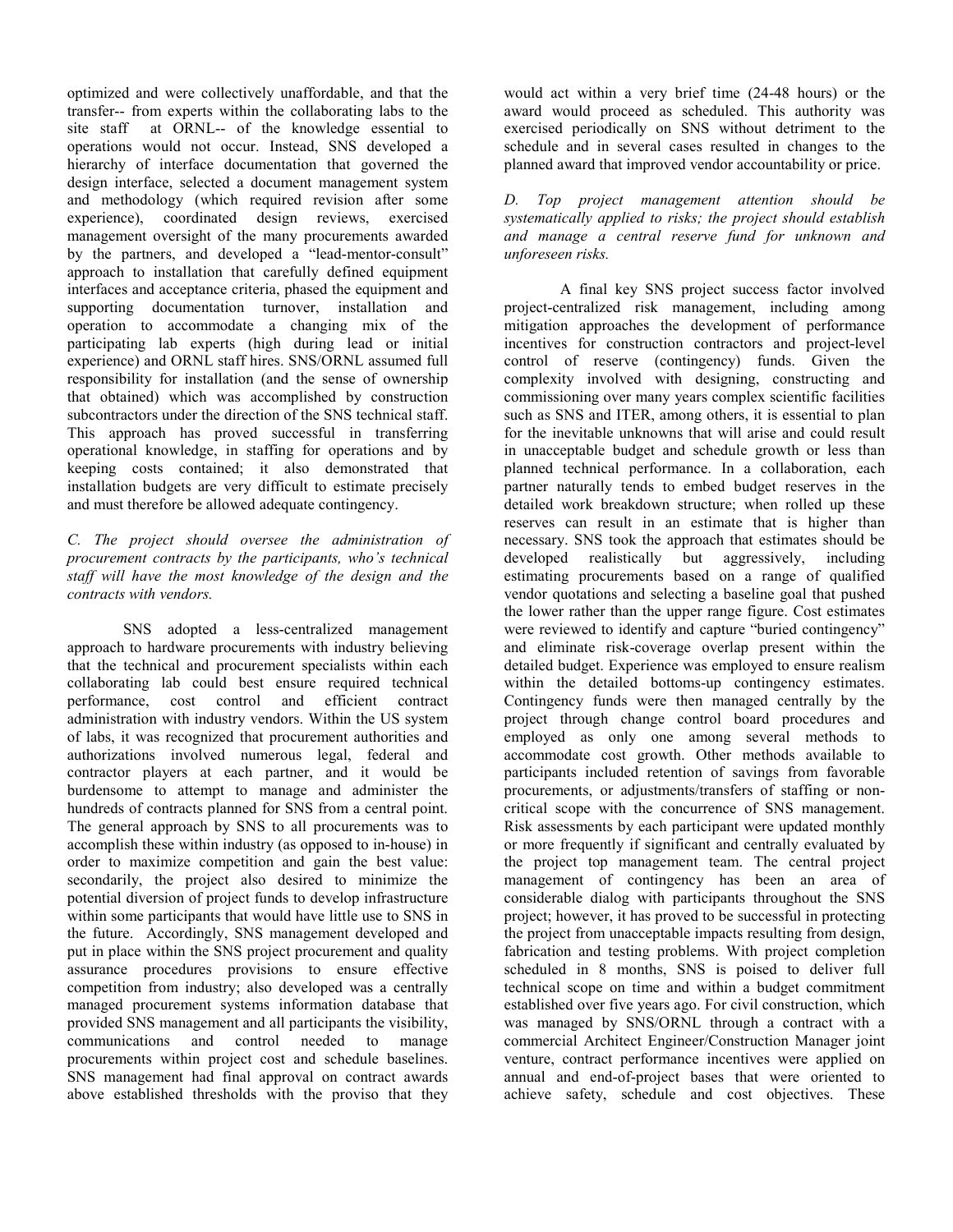incentives proved extremely successful and resulted in the completion of over 4 million construction man-hours performed with no lost time incidents, facilities schedules have met all technical systems installation plans, and workman's compensation insurance costs for SNS have been less than 10% of the regional average.

# IV. ITER Project Management Challenges.

The lessons learned in planning, executing and managing SNS as an effective, multi-party collaborative project have relevance for the International Thermonuclear Experimental Reactor (ITER) project. ITER is a partnership among six Parties (China, the European Union, Japan, the Russian Federation, South Korea and the United States) that is coming together to design, construct and operate a fullscale technology demonstration facility for producing power from fusion energy. The ITER project has dimensions that differ from recent US collaborative experience such as that on SNS, and understanding these differences is important to applying lessons learned. As an international collaboration, there is on ITER the added concerns of cost control among many currencies, the need for government-to-government agreement on management arrangements and the cultural differences the participating countries bring to communications and decision-making within the project. To at least partially deal with these concerns on ITER, each participating organization (the Parties, representing the 5 non-host countries and the EU host) will be responsible for deliverables "in-kind" (hardware and equipment) and "incash" (a pre-determined measure of staff effort and a share of a cash fund to cover installation and other common site expenses.) These contributions have been at this time provisionally allocated among the Parties to meet contribution targets, typically 10% for the non-host Parties. Technical risk exists in the many equipment and systems interfaces that are created from this approach, and considerable management risk exists in setting up an effective collaboration on such a broad international scale. While the countries participating in ITER have been engaged in fusion research and technical development for many years on smaller-scale projects, the successful completion of ITER will require transition to collaborative project management methods on a scale not yet experienced.

# V. SNS Lessons Learned for ITER.

Several fundamental elements that support successful project management will be compared between SNS and ITER. First, a clear definition of project scope and deliverables by each participant is needed. This definition was achieved on SNS (although later than desired) principally through common recognition of the expertise of the participating institutions, institutional commitment to the MOA, and the establishment of a strong, experienced central project management team at the host site (ORNL.) Presently and in contrast on ITER, the assignment of scope has been

made only partially on the basis of expertise and has been influenced by the additional factors of sharing high-low difficulty technical work and the need for proportional national representation. Moreover, while the ITER design is reportedly finalized and documented by a 2001 Final Design Report, additional work in the intervening years has led to numerous informal yet likely change proposals. During this period, the selection of the project permanent leadership has been delayed, and the ITER interim leadership and staff have suffered from declining influence, resources and a "wait and see" attitude by the participating countries pending a site selection. *It is essential that the key leadership of the ITER project organization be selected at the earliest opportunity and that they direct a top-to-bottom technical review with the objective of full scope definition and risk minimization. This review should consider the options to reduce technical risk and interfaces through reasonable adjustments in scope allocation among the parties, and the review results should be completed in time to influence the final negotiated agreement among the Parties (governments) that will formalize these boundaries.*

Next in importance, a project management team must bring together all participants and establish a realistic, integrated schedule and clear technical performance baselines. The SNS partners under the direction of the SNS central project management at ORNL were able to rapidly produce an integrated schedule and milestones early in the project, providing appropriate schedule contingency that has proved to be sufficient over the life of the project. Although somewhat delayed pending the initial selection and assignment of experienced technical management and staff to ORNL, a design review and integration of technical parameters, physics and selected overarching systems (diagnostics, global controls and conventional facilities) was achieved in time to meet equipment procurement schedules. On ITER, the overall schedule remains in doubt pending resolution of design changes and the assignment of experienced central leadership able to advocate the best interests of the ITER project. Additionally, despite the fact that the in-kind concept for providing hardware transfers much cost risk from the ITER project to the individual Parties, the ITER project leadership must consider the national budget constraints within which each Party must function—the in-kind arrangement has the negative effect of encouraging the Parties to behave more as vendors than true partners interested in the overall successful outcome of the project and limits the talent available to the ITER team to make decisions. *Once a project leadership team is in place, it is important for them to prepare an integrated schedule based on an accepted design and get the earliest agreement of all Parties so that potential impacts on resources within each Party can be realistically assessed and arranged. Effective configuration management and baseline control will be essential to maintaining schedule and ensuring that the parties can meet their in-kind and cash contribution obligations.*